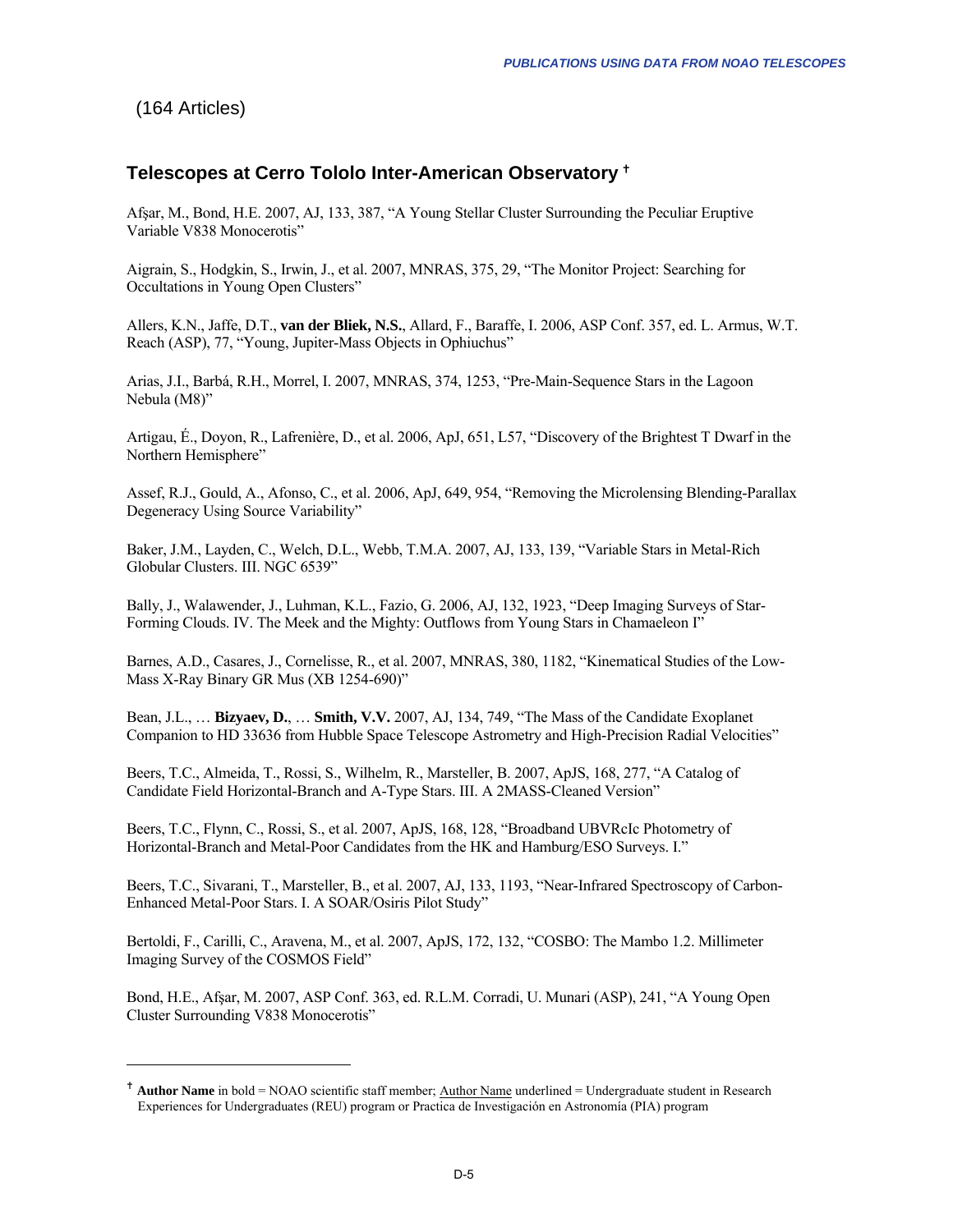Bornancini, C.G., De Breuck, C., de Vries, W., et al. 2007, MNRAS, 378, 551, "Imaging and Spectroscopy of Ultrasteep Spectrum Radio Sources"

**Bouchet, P.**, … **Suntzeff, N.B.**, Kirshner, R.P., Challis, P. 2006, ApJ, 650, 212, "SN 1987A After 18 Years: Mid-Infrared Gemini and Spitzer Observations of the Remnant"

Broeg, C., Schmidt, T.O.B., Guenther, E., et al. 2007, A&A, 468, 1039, "Rotational Period of GQ Lupi"

Brusa, M., Zamorani, G., Comastri, A., et al. 2007, ApJS, 172, 353, "The XMM-Newton Wide-Field Survey in the COSMOS Field. III. Optical Identification and Multiwavelength Properties of a Large Sample of X-Ray-Selected Sources"

Cabrera-Lavers, A., Bilir, S., Ak, S., Yaz, E., López-Corredoira, M. 2007, A&A, 464, 565, "Estimation of Galactic Model Parameters in High Latitudes with 2MASS"

Calzetti, D., Kennicutt, R.C., Engelbracht, C.W., et al. 2007, ApJ, 666, 870, "The Calibration of Mid-Infrared Star Formation Rate Indicators"

Capak, P., Abraham, R.G., Ellis, R.S., et al. 2007, ApJS, 284, "The Effects of Environment on Morphological Evolution at  $0 < z < 1.2$  in the COSMOS Survey"

Capak, P., Aussel, H., Ajiki, M., et al. 2007, ApJS, 172, 99, "The First Release COSMOS Optical and Near-IR Data and Catalog"

Carney, B.W., Young, D. 2006, IAU Sym228, ed. V. Hill, P. François, F. Primas (IAU), 245, "[Fe/H] and [α/Fe] of Cepheids in the Outer Galactic Disk"

Carraro, G., Costa, E. 2007, A&A, 464, 573, "Photometry of the Five Marginally Studied Open Clusters Collinder 74, Berkeley 27, Haffner 8, NGC 2509, and VdB-Hagen 4"

Carraro, G., Maris, M., Bertin, D., Parisi, M.G. 2006, A&A, 460, L39, "Time Series Photometry of the Dwarf Planer ERIS (2003 UB313)"

Carraro, G., Moitinho, A., Zoccali, M., Vásquez, R.A., Baume, G. 2007, AJ, 133, 1058, "Photometry of a Galactic Field at  $l = 232$ ,  $b = -6$ : The Old Open Cluster Auner 1, The Norma-Cygnus Spiral Arm, and the Signature of the Warped Galactic Thick Disk"

Cassan, A., Beaulieu, J.-P., Fouqué, P., et al. 2006, A&A, 460, 277, "OGLE 2004-BLG-254: A K3 III Galactic Bulge Giant Spatially Resolved by a Single Microlens"

Cassata, P., Guzzo, L., Franceschini, A., et al. 2007, ApJS, 172, 270, "The Cosmic Evolution Survey (COSMOS): The Morphological Content and Environmental Dependence of the Galaxy Color-Magnitude Relation at  $z \sim 0.7$ "

Castander, F.J., Treister, E., Maza, J., Gawiser, E. 2006, ApJ, 652, 955, "CXOCY J220132.8–320144: An Edge-On Spiral Gravitational Lens"

Clariá, J.J., Piatti, A.E., Parisi, M.C., Ahumada, A.V. 2007, MNRAS, 379, 159, "NGC 2236: A Moderately Metal-poor Open Cluster of Hyades-like Age Located Beyond the Perseus Spiral Arm"

Cobb, B.E., Baylin, C.D., van Dokkum, P.G., Natarajan, P. 2006, ApJ, 651, L85, "Could GRB 060614 and Its Presumed Host Galaxy be a Chance Superposition?"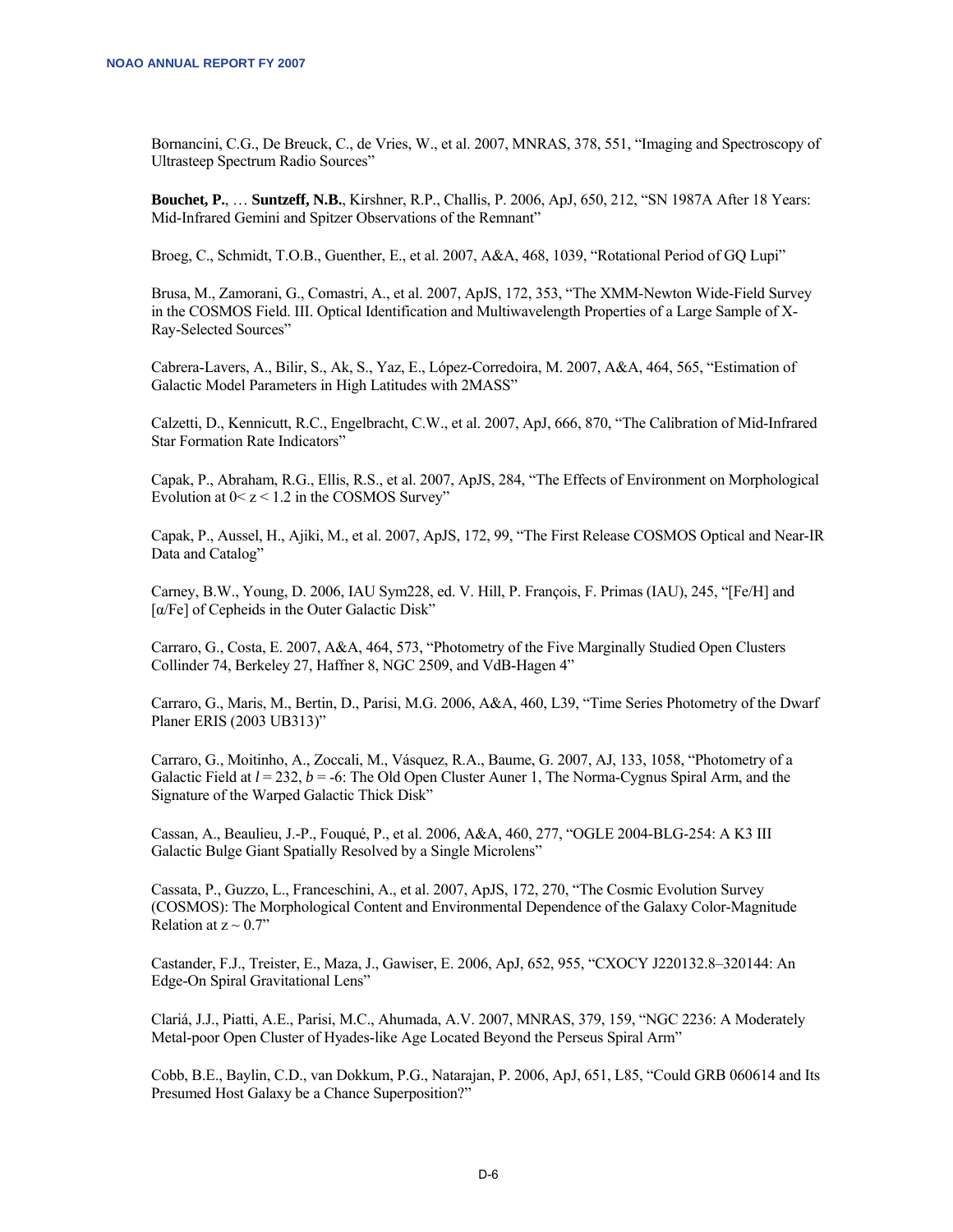Cohen, J.G., McWilliam, A., Christlieb, N., et al. 2007, ApJ, 659, L161, "A New Type of Extremely Metal-Poor Star"

Combi, J.A., Albacete Colombo, J.F., Romero, G.E., Benaglia, P. 2006, ApJ, 653, L41, "XMM-Newton Detection of the Supernova Remnant G337.2+0.1"

Corti, M., Bosch, G., Niemela, V. 2007, A&A, 467, 137, "A Search for OB Stars in the Field of the Galactic OB Association Bochum 7. I. UBV-IR Photometry and Optical Spectroscopy"

Cruz, K.L., Reid, I.N., Kirkpatrick, J.D., et al. 2007, AJ, 133, 439, "Meeting the Cool Neighbors. IX. The Luminosity Function of M7-L8 Ultracool Dwarfs in the Field"

Dai, X., Halpern, J.P., Morgan, N.D., et al. 2007, ApJ, 658, 509, "Optical and X-Ray Observations of GRB 060526: A Complex Afterglow Consistent with an Achromatic Jet Break"

de Ugarte Postigo, A., Fatkullin, T.A., Jóhannesson, G., et al. 2007, A&A, 462, L57, "Extensive Multiband Study of the X-Ray Rich GRB 050408. A Likely Off-Axis Event with an Intense Energy Injection"

Dong, S., Udalski, A., Gould, A., et al. 2007, ApJ, 664, 862, "First Space-Based Microlens Parallax Measurement: Spitzer Observations of OGLE-2005-SMC-001"

Ederoclite, A., Mason, E., Della Valle, M., et al. 2006, A&A, 459, 875, "Early Spectral Evolution of Nova Sagitarii 2004 (V5114 Sagitarii)"

Feldmann, R., Carollo, C.M., Porciani, C., et al. 2006, MNRAS, 372, 565, "The Zurich Extragalactic Bayesian Redshift Analyzer and Its First Application: COSMOS"

Ferrarese L., **Mould, J.R.**, Stetson, P.B., et al. 2007, ApJ, 654, 186, "The Discovery of Cepheids and a Distance to NGC 5128"

Finoguenov, A., Guzzo, L., Hasinger, G., et al. 2007, ApJS, 172, 182, "The XMM-Newton Wide-Field Survey in the COSMOS Field: Statistica Properties of Clusters of Galaxies"

Forbrich, J., Preibisch, Th., Menten, K.M., et al. 2007, A&A, 464, 1003, "Simultaneous X-Ray, Radio, Near-Infrared, and Optical Monitoring of Young Stellar Objects in the Coronet Cluster"

Frebel, A., Christilieb, N., Norris, J.E., et al. 2006, ApJ, 652, 1585, "Bright Metal-Poor Stars from the Hamburg/ESO Survey. I. Selection and Follow-up Observations from 329 Fields"

Gamen, R., Gosset, E., Morrel, N., et al. 2006, A&A, 460, 777, "The First Orbital Solution for the Massive Colliding-Wind Binary HD 93162 (≡WR 25)"

Garg, A., … **Rest, A.**, **Smith, C.**, **Olsen, K.**, **Suntzeff, N.**, et al. 2007, AJ, 133, 403, "Light Curves of Type Ia Supernovae from Near the Time of Explosion"

Gladders, M.D., Yee, H.K.C., Majumdar, S., et al. 2007, ApJ, 655, 128, "Cosmological Constraints from the Red-Sequence Cluster Survey"

González, A.H., Zaritsky, D., Zabludoff, A.I. 2007, ApJ, 666, 147, "A Census of Baryons in Galaxy Clusters and Groups"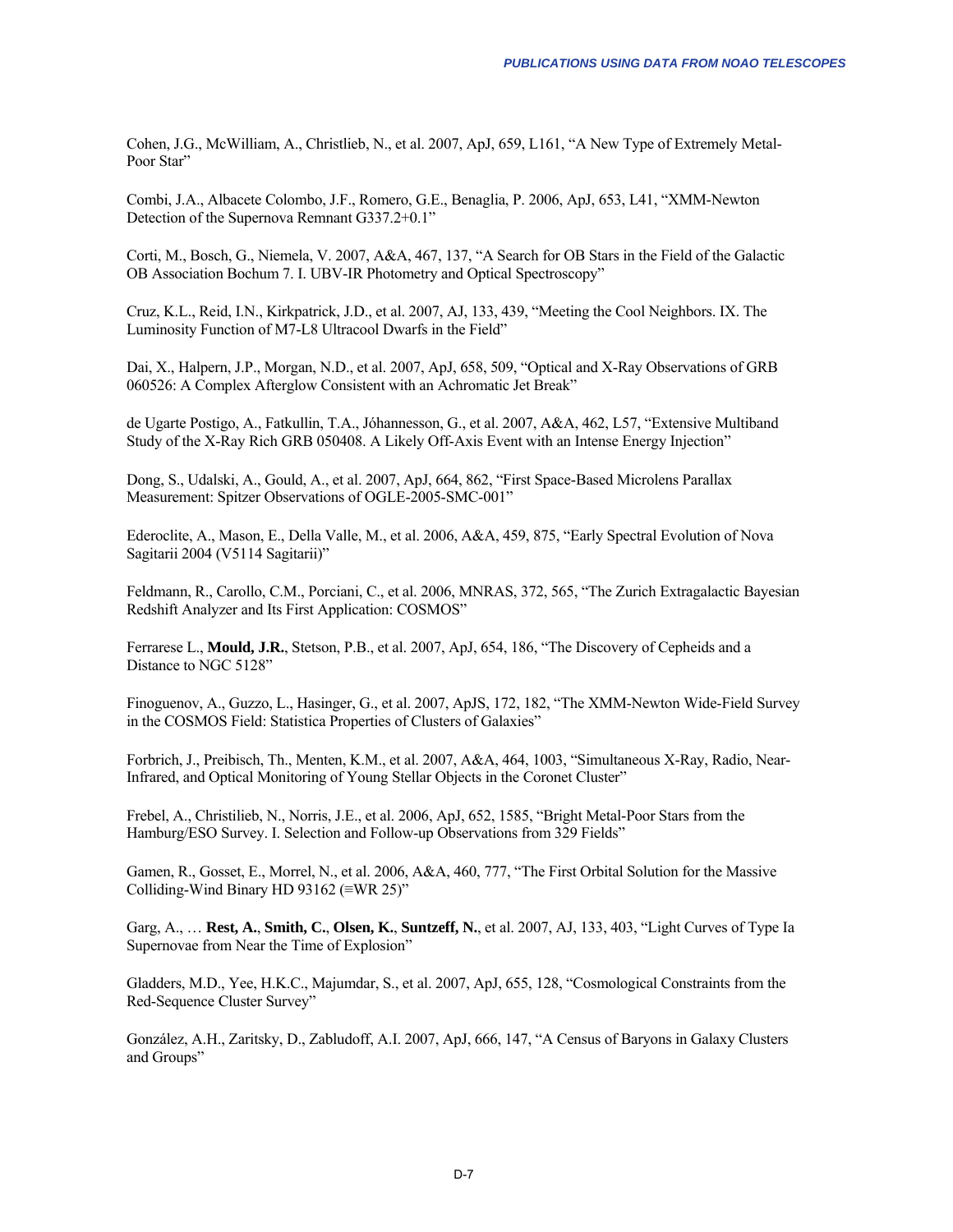Grocholski, A.J., Sarajedini, A., **Olsen, K.A.G.**, Tiede, G.P., Mancone, C.L. 2007, AJ, 134, 680, "Distances to Populous Clusters in the Large Magellanic Cloud Via the K-Band Luminosity of the Red Clump"

Grundstrom, E.D., Gies, D.R., Hillwig, T.C., et al. 2007, ApJ, 667, 505, "A Spectroscopic Study of Mass Outflows in the Interacting Binary RY Scuti"

Guiles, S., Bernard-Salas, J., Pottasch, S.R., Roellig, T.L. 2007, ApJ, 660, 1282, "The Spitzer IRS Infrared Spectrum and Abundances of the Planetary Nebula IC 2448"

Guzzo, L., Cassata, P., Finoguenov, A., et al. 2007, ApJS, 172, 254, "The Cosmic Evolution Survey (COSMOS): A Large-Scale Structure at  $z = 0.73$  and the Relation of Galaxy Morphologies to Local Environment"

Hajian, A.R., Movit, S.M., Trofimov, D., et al. 2007, ApJS, 169, 289, "An Atlas of [N II] and [O III] Images and Spectra of Planetary Nebulae"

Harris, J. 2007, ApJ, 658, 345, "The Magellanic Bridge: The Nearest Purely Tidal Stellar Population"

Harvey, J.W., Branston, D., Henney, C.J., Keller, C.U. 2007, ApJ, 659, L177, "Seething Horizontal Magnetic Fields in the Quiet Solar Photosphere"

Hebb, L., Petro, L., Ford, H.C., et al. 2007, MNRAS, 379, 63, "A Search for Planets Transiting the M-dwarf Debris Disc Hot, AU Microscopii"

Henry, T.J., Jao, W.-C., Subasavage, J.P., et al. 2006, AJ, 132, 2360, "The Solar Neighborhood, XVII. Parallax Results from the CTIOPI 0.9 m Program: 20 New Members of the Recons 10 Parsec Sample"

Horch, E.P., Franz, O.G., van Altena, W.F. 2006, AJ, 132, 2478, "Characterizing Binary Stars Below the Diffraction Limit with CCD-Based Speckle Imaging"

Howe, R., Rempel, M., Christensen-Dalsgaard, J., et al. 2006, ApJ, 649, 1155, "Solar Convection Zone Dynamics: How Sensitive Are Inversions to Subtle Dynamo Features?

**Howell S.B.**, Walter, F.M., Harrison, T.E., et al. 2006, ApJ, 652, 709, "Mass Determination and Detection of the Onset of Chromospheric Activity for the Substellar Object in EF Eridani"

Hughes, J., Wallerstein, G., Covarrubias, R., Hays, N. 2007, AJ, 134, 229, "Washington Photometry of the Red Giant Branch in NGC 6388"

Irwin, J., Aigrain, S., Hodgkin, S., et al. 2007, MNRAS, 380, 541, "The Monitor Project: JW 380 – a 0.26- ,0.15-Solar Masses, Pre-main-sequence Eclipsing Binary in the Orion Nebula Cluster"

Irwin, J., Hodgkin, S., Aigrain, S., et al. 2007, MNRAS, 377, 741, "The Monitor Project: Rotation of Low-Mass Stars in the Open Cluster NGC 2516"

Jenkins, J.S., Jones, H.R.A., Tinney, C.G., et al. 2006, MNRAS, 372, 163, "An Activity Catalogue of Southern Stars"

Jiménez-Reyes, S.J., Chaplin, W.J., Elsworth, Y., et al. 2007, ApJ, 654, 1135, "On the Variation of the Peak Asymmetry of Low-*l* Solar *p* Modes"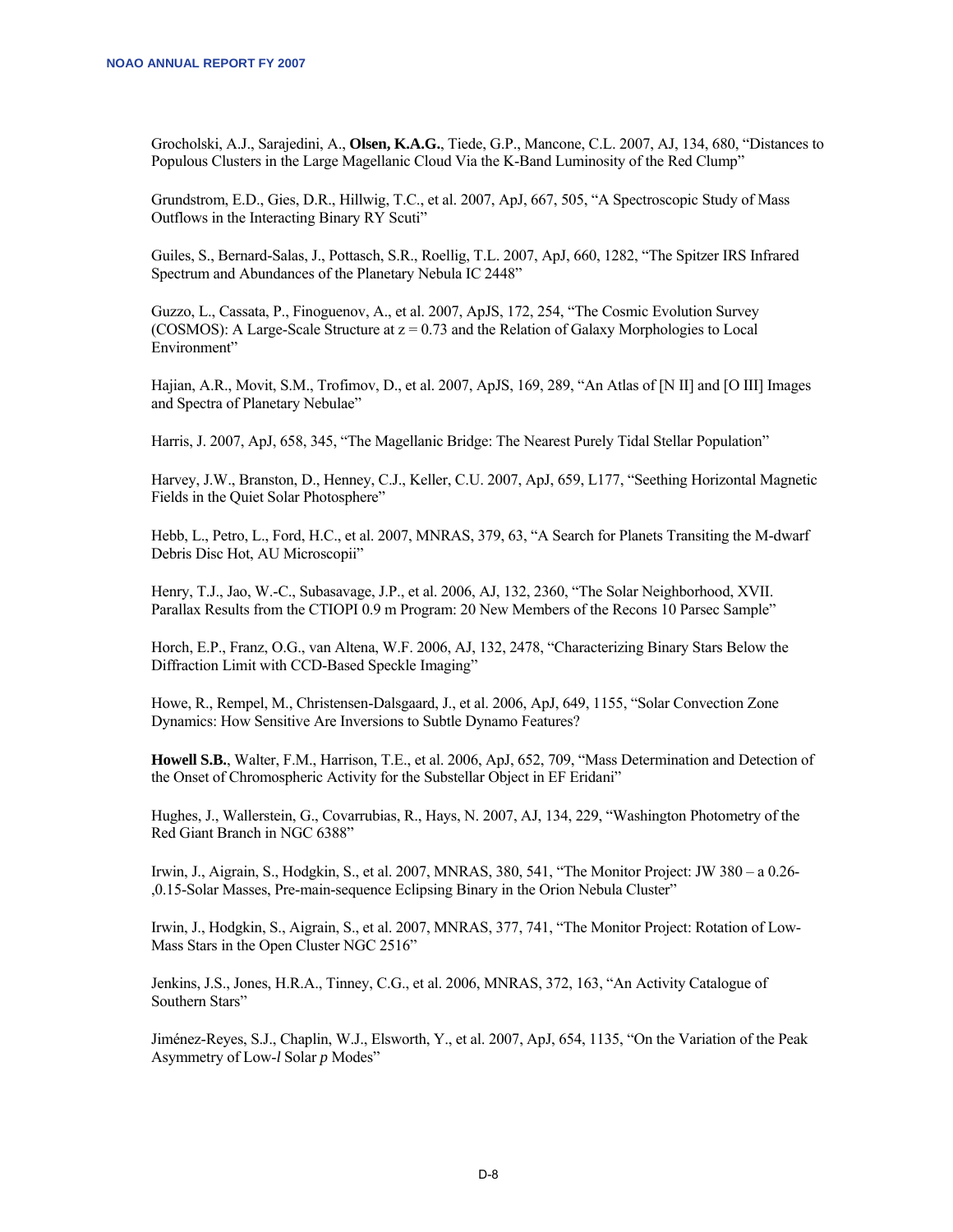Johnson, J.A., Herwig, F., Beers, T.C., Christlieb, N. 2007, ApJ, 658, 1203, "A Search for Nitrogen-Enhanced Metal-Poor Stars"

Jonker, P.G., Bassa, C.G., Wachter, S. 2007, MNRAS, 377, 1295, "The Quasi-persistent Neutron Star Soft Xray Transient 1M 1716-315"

Kallivayalil, N., van der Marel, R.P., Alcock, C. 2006, ApJ, 652, 1213, "Is the SMC Bound to the LMC? The Hubble Space Telescope Proper Motion of the SMC"

Kartaltepe, J.S., Sanders, D.B., Scoville, N.Z., et al. 2007, ApJS, 172, 320, "Evolution of the Frequency of Luminous ( $\geq$ L\*<sub>V</sub>) Close Galaxy Pairs at  $z$  < 1.2 in the COSMOS Field"

Kim, J.-W., Kang, A., Rhee, J., et al. 2006, A&A, 459, 499, "Deep Near-IR Photometry of Eight Metal-Poor Globular Clusters in the Galactic Bulge and Halo"

Koekemoer, A.M., Aussel, H., Calzetti, D., et al. 2007, ApJS, 172, 196, "The COSMOS Survey: Hubble Space Telescope Advanced Camera for Surveysw Observations and Data Processing"

Krisciunas, K., Garnavich, P.M., Stanishev, V., et al. 2007, AJ 133, 58, "The Type Ia Supernova 2004S, a Clone of SN 2001el, and the Optimal Photometric Bands for Extinction Estimation"

Krisciunas, K., Semler, D.R., … **Schwarz, H.E.**, **Suntzeff, N.B.**, et al. 2007, PASP, 119, 687, "Optical Sky Brightness at Cerro Tololo Inter-American Observatory from 1992 to 2006"

Landolt, A.U. 2007, AJ, 133, 2502, "UBVRI Photometric Standard Stars around the Sky at -50° Declination"

Landolt, A.U., Uomoto, A.K. 2007, AJ, 133, 768, "Optical Multicolor Photometry of Spectrophotometric Standard Stars"

Leauthaud, A., Massey, R., Kneib, J.-P., et al. 2007, ApJS, 172, 219, "Weak Gravitational Lensing with COSMOS: Galaxy Selection and Shape Measurements"

Lee, J.-W., Carney, B.W. 2006, IAU Sym228, ed. V. Hill, P. Francois, F. Primas (IAU), 401, "[Si/Ti] Elemental Ratios in 9 Old Halo Globular Clusters"

Leipski, C., Haas, M., Meusinger, H., et al. 2007, A&A, 464, 895, "Narrow-line AGN in the ISO-2MASS Survey"

Levesque, E.M., Massey, P., **Olsen, K.A.G.**, Plez, B. 2007, ApJ, 667, 202, "Late-Type Red Supergiants: Too Cool for the Magellanic Clouds?"

Li, J.Z., Chu, Y.-H., Gruendl, R.A., Bally, J., Su, W. 2007, ApJ, 659, 1373, "Resolving the Nature of the Rosette HH 1 Jet Facing Strong UV Dissipation"

Lugger, P.M., Cohn, H., Heinke, C.O., Grindlay, J.E., Edmonds, P.D. ApJ, 657, 286, "Chandra X-Ray Sources in the Collapsed-Core Globular Cluster M30 (NGC 7099)"

Magalhães, A.M., Melgarejo, R., Preyra, A., Carciofi, A.C. 2006, ASP Conf. 355, ed. M. Kraus, A.S. Miroshnichenko (ASP), 147, "Polarimetry and the Envelopes of Magellanic B[e] Supergiants"

Marchesini, D. van Dokkum, P., Quadri, R., **Rudnick, G.**, et al. 2007, ApJ, 656, 42, "The Rest-Frame Optical Luminosity Functions of Galaxies at  $2 \le z \le 3.5$ "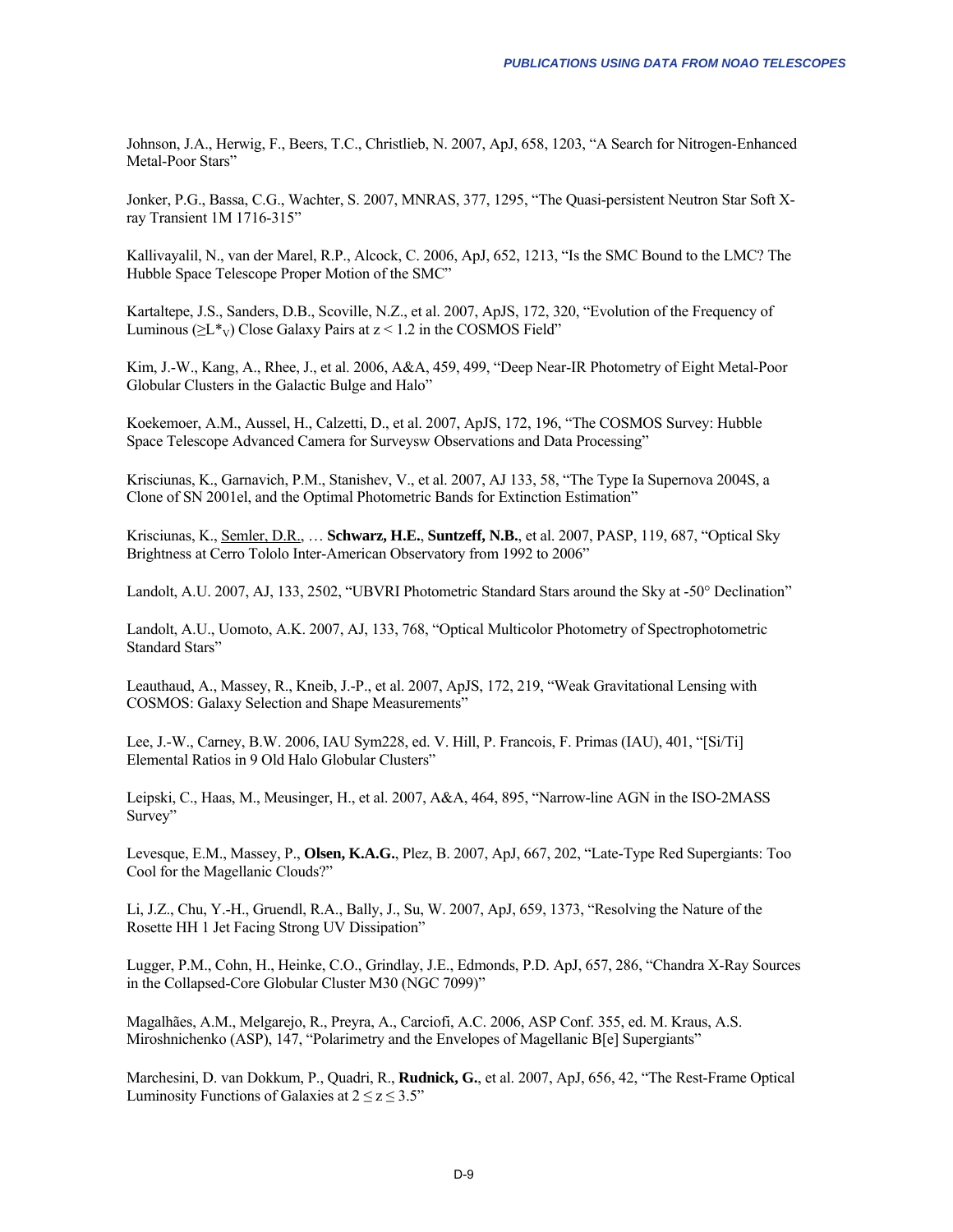Marshall, J.L. 2007, AJ, 134, 778, "Mapping the Local Galactic Halo. I. Optical Photometry of Cool Subdwarf Candidates"

Masetti, N., Morelli, L., Palazzi, E., et al. 2006, A&A, 459, 21, "Unveiling the Nature of INTEGRAL Objects Through Optical Spectroscopy. V. Identification and Properties of 21 Southern Hard X-Ray Sources"

Massey, P., Levesque, E.M., **Olsen, K.A.G.**, Plez, B., Skiff, B.A. 2007, ApJ, 660, 301, "HV 11423: The Coolest Supergiant in the SMC"

Massey, P., **Olsen, K.A.G.**, … **Smith, R.C.**, et al. 2007, AJ, 133, 2393, "A Survey of Local Group Galaxies Currently Forming Stars. II UBVRI Photometry of Stars in Seven Dwarfs and a Comparison of the Entire Sample"

Massey, R., Rhodes, J., Leauthaud, A., et al. 2007, ApJS, 172, 239, "COSMOS: Three-Dimensional Weak Lensing and the Growth of Structure"

McCracken, H.J., Peacock, J.A., Guzzo, L., et al. 2007, ApJS, 172, 314, "The Angular Correlations of Galaxies in the COSMOS Field"

Mendel, J.T., Proctor, R.N., Forbes, D.A. 2007, MNRAS, 379, 1618, "The Age, Metallicity and α-Element Abundance of Galactic Globular Clusters from Single Stellar Population Models"

Mhlahlo, N., Buckley, D.A.H., Dhillon, V.S., et al. 2007, MNRAS, 380, 133, "The Discovery of a Persistent Quasi-Periodic Oscillation in the Intermediate Polar TX Col"

Michard, R. 2007, A&A, 464, 507, "Structure, Colours, and Populations of NGC 3115. Mysteries of a Wellknown Object"

Miknaitis, … **Rest, A.**, … **Smith, R.C.**, … **Suntzeff, N.B.**, … **Matheson, T.**, et al. 2007, ApJ, 666, 674, "The ESSENCE Supernova Survey: Suervey Optimization, Observations, and Supernova Photometry"

Mobasher, B., Capak, P., … **Mould, J.**, et al. 2007, ApJS, 172, 117, "Photometric Redshifts of Galaxies in COSMOS"

Monelli, M., Bono, G., … **Walker, A.R.**, et al. 2007, ASP Conf. 364, ed. C. Sterken (ASP), 201, "Hints on the Calibration of Wide Field Imagers"

Muñoz, R.R., Carlin, J.L., Frinchaboy, P.M., et al. 2006, ApJ, 650, L51, "Exploring Halo Substructure with Giant Stars: The Dynamics and Matallicity of the Dwarf Spheroidal in Boötes"

Nakanishi, H., Sofue, Y. 2006, PASJ, 58, 847, "Three-Dimensional Distribution of the ISM in the Milky Way Galaxy: II. The Molecular Gas Disk"

Nazé, Y., Rauw, G., Hutsemékers, D., et al. 2006, MNRAS, 371, 1594, "The Atypical Emission-Line Star Hen  $3 - 209"$ 

Neil, E.T., Bailyn, C.D., Cobb, B.E. 2007, ApJ, 657, 409, "Infrared Monitoring of the Microquasar GRS 1915+105: Detection of Orbital and Superhump Signatures"

Newman, A.B., **Rest, A.** 2006, PASP, 118, 1484, "A Method for Extracting Light Echo Fluxes Using the NN2 Difference Imaging Technique"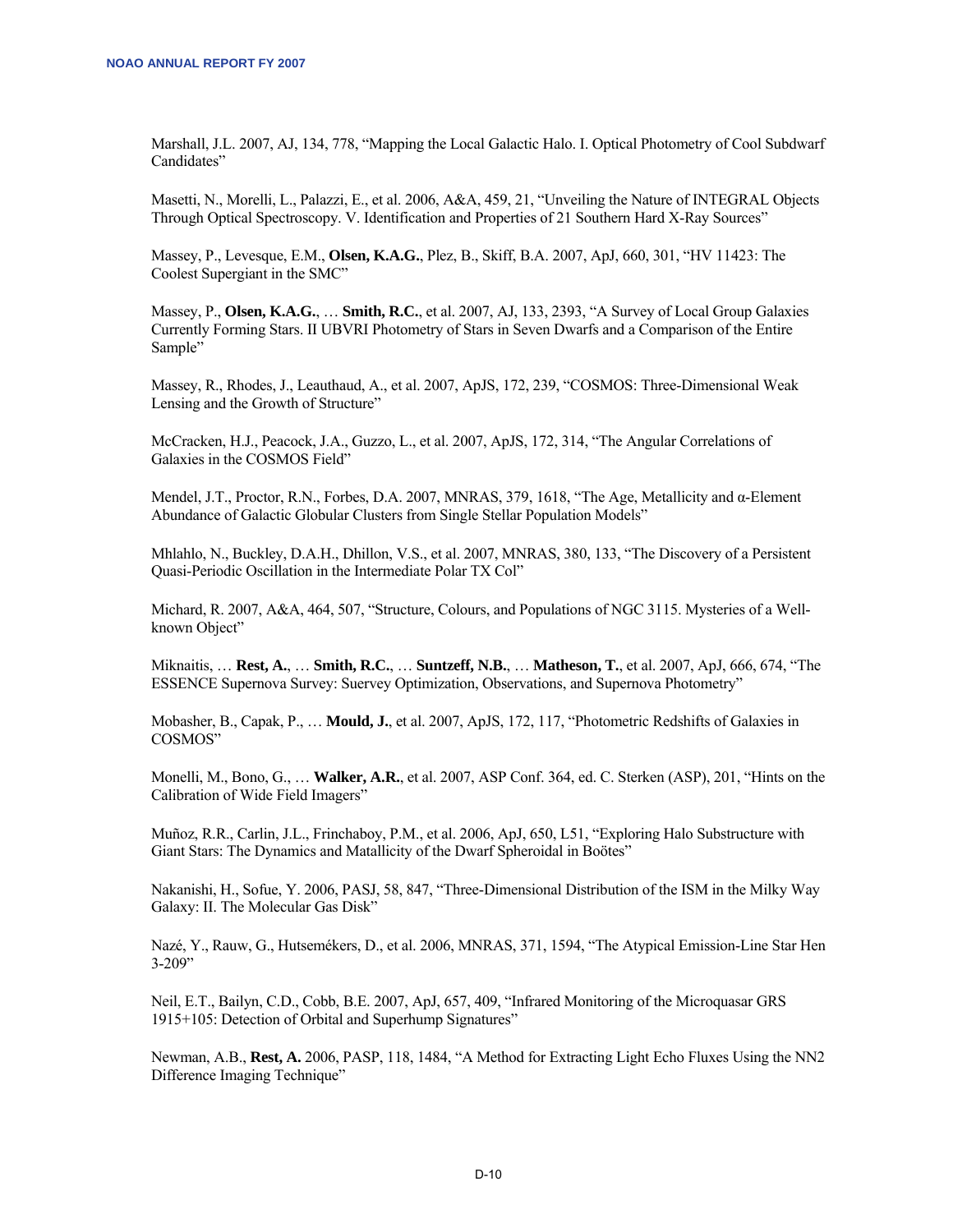Newman, A.B., **Rest, A.** 2007, ASP Conf. 363, ed. R.L.M. Corradi, U. Munari (ASP), 184, "A New Method for Extracting Light Echo Fluxes"

Nonino, M., Bono, G., … **Walker, A.R.** 2007, ASP Conf. 364, ed. C. Sterken (ASP), 295, "On the Calibration of Multi-object Spectrographs"

Norris, R.P., Afonso, J., Appleton, P.N., et al. 2006, AJ, 132, 2409, "Deep Atlas Radio Observations of the Chandra Deep Field-South/Spitzer Wide-Area Infrared Extragalactic Field"

O'Dell, C.R., Henney, W.J., Ferland, G.J. 2007, AJ, 133, 2343, "Determination of the Physical Conditions of the Knots in the Helix Nebula from Optical and Infrared Observations"

Pandey S.B., Castro-Tirado, A.J., McBreen, S., et al. 2006, A&A, 460, 415, "Multi-Wavelength Afterglow Observations of the High Redshift GRB 050730"

Payne, J.L., White, G.L., Filipović, M.D., Pannuti, T.G. 2007, MNRAS, 376, 1793, "An ATCA Radio-Continuum Study of the Small Magellanic Cloud - V. Long-slit Optical Spectroscopy of Supernova Remnants and Confirmation of a New Candidate Supernova Remnant"

Peeples, M.S., Bonanos, A.Z., DePoy, D.L., et al. 2007, ApJ, 654, L61, "The Nature of the Variable Galactic Center Source GCIRS 16SW Revisited: A Massive Eclipsing Binary"

Philips, M.M., Li, W., Frieman, J.A., et al. 2007, PASP, 119, 360, "The Peculiar SN 2005hk: Do Some Type Ia Supernovae Explode as Deflagrations?"

Piatti, A.E., Clariá, J.J., Mermilliod, J.-C., Parisi, M.C., Ahumada, A.V. 2007, MNRAS, 377, 1737, "CCD BVI Photometry and Coravel Observations of Stars in the Open Cluster NGC 2489"

Piatti, A.E., Sarajedini, A., Geisler, D., Clark, D., Seguel, J. 2007, MNRAS, 377, 300, "Young Star Clusters Immersed in Intermediate-age Fields in the Small Magellanic Cloud"

Piau, L., Beers, T.C., Balsara, D.S., et al. 2006, ApJ, 653, 300, "From First Stars to the Spite Plateau: A Possible Reconciliation of Halo Stars Observations with Predictions from Big Bang Nucleosynthesis"

Platais, I., Melo, C., Memilliod, J.-C., et al. 2007, A&A, 461, 509, "WIYN Open Cluster Study XXVI. Improved Kinematic Membership and Spectroscopy of IC 2391"

Pointdexter, S., Morgan, N., Kochanek, C., Falco E.E. 2007, ApJ, 660, 146, "Mid-IR Observations and a Revised Time Delay for the Gravitational Lens System Quasar HE 1104-1805"

Pompéia, L., Hill, V., Spite, M. 2006, IAU Sym228, ed. V. Hill, P. François, F. Primas (IAU), 519, "Abundances in a Large Sample of Stars in the LMC Disk II. Cu, Sc, and s-elements and Some Relationships Between Elements"

Prochaska, L.C., Rose, J.A., Caldwell, N., et al. 2007, AJ, 134, 321, "Hδ in the Integrated Light of Galaxies: What are We Actually Measuring?"

Quadri, R., van Dokkum, P., … **Rudnick, G.**, et al. 2007, ApJ, 654, 138, "Clustering of K-Selected Galaxies at  $2 < z < 3.5$ : Evidence for a Color-Density Relation"

Rabinowitz, D.L., Schaefer, B.E., Tourtellotte, S.W. 2007, AJ, 133, 26, "The Diverse Solar Phase Curves of Distant ICY Bodies. I. Photometric Observations of 18 Trans-Neptunian Objects, 7 Centaurs, and Nereid"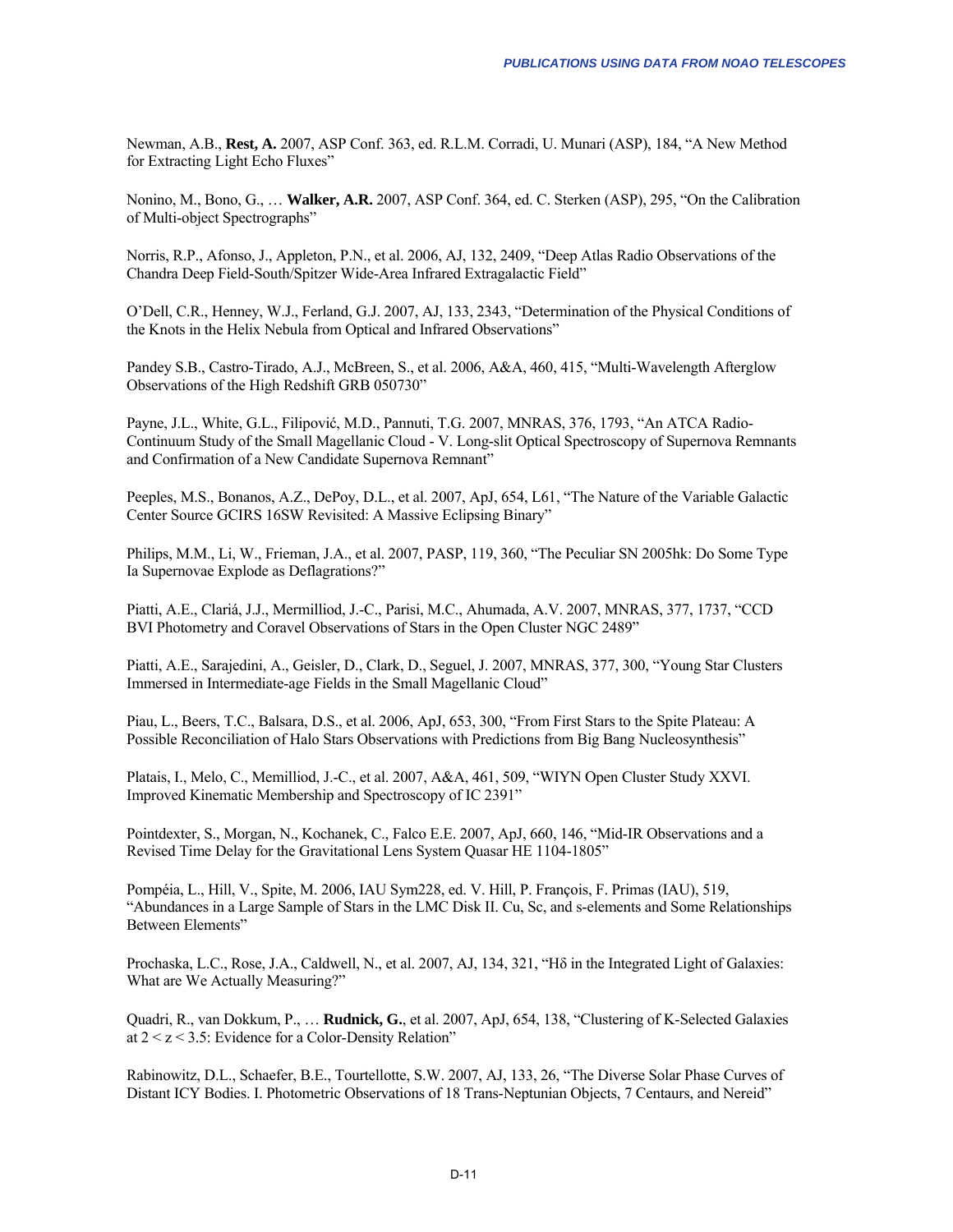Rauw, G., Manfroid, J., Gosset, E., et al. 2007, A&A, 463, 981, "Early-Type Stars in the Core of the Young Open Cluster Westerlund 2"

Ravindranath, S., Giavalisco, M., ... **Dickinson, M.**, et al. 2006, ApJ, 652, 963, "The Morphological Diversities Among Star-Forming Galaxies at High Redshifts in the Great Observatories Origins Deep Survey"

Rea, N., Torres, M.A.P., Jonker, P.G., et al. 2007, MNRAS, 379, 1484, "Accurate X-Ray Position and Multiwavelength Observations of the Isolated Neutron Star RBS 1774"

Reid, I.N., Cruz, K.L., Allen, P.R. 2007, AJ, 133, 2825, "Meeting the Cool Neighbors. XI. Beyond the NLTT Catalog"

**Rest, A.**, S**untzeff**, **N.B.**, **Smith, R.C.**, **Olsen, K.**, … Damke, G., et al. 2007, ASP Conf. 363, ed. R.L.M. Corradi, U. Munari (ASP), 146, "Light Echoes of SNe in the LMC"

Rhodes, J.D., Massey R.J., Albert, J., et al. 2007, ApJS, 172, 203, "The Stability of the Point-Spread Function of the Advanced Camera for Surveys on the Hubble Space Telescope and Implications for Weak Gravitational Lensing"

Ribeiro, F.M.A., Diaz, M.P. 2007, AJ, 133, 2659, "Emission-Line Flickering from the Secondary Star in Cataclysmic Variables? A Study of V3885 Sagittarii"

Rich, R.M., Reitzel, D.B., Howard, C.D., Zhao, H.S. 2007, ApJ, 658, L29, "The Bulge Radial Velocity Assay: Techniques and a Rotation Curve"

Riffel, R.A., Storchi-Bergmann, T., Winge, C., Barbosa, F.K.B. 2006, MNRAS, 373, 2, " Gemini Near-Infrared Integral Field Spectroscopy of the Narrow-Line Region of ESO 428-G14: Kinematics, Excitation and the Role of the Radio Jet"

Robin, A.C., Rich, R.M., Aussel, H., et al. 2007, ApJS, 172, 545, "The Stellar Content of the COSMOS Field as Derived from Morphological and Sed-Based Star/Galaxy Separation"

Ryle, W.T., Osterman, M.A., Miller, H.R. 2006, ASP Conf. 350, ed. H.R. Miller, K. Marshal, J.R. Webb, M.F. Aller (ASP), 63, "Optical Variability of the Blazar PKS 2155-304"

Sanders, D.B., Salvato, M., Aussel, H., et al. 2007, ApJS, 172, 86, "S-COSMOS: The Spitzer Legacy Survey of the Hubble Space Telescope ACS 2 deg2 COSMOS Field I: Survey Strategy and First Analysis"

Sargent, M.T., Carollo, C.M., Lilly, S.J., et al. 2007, ApJS, 172, 434, "The Evolution of the Number Density of Large Disk Galaxies in COSMOS"

Scarlata, C., Carollo, C.M., Lilly, S., et al. 2007, ApJS, 172, 406, "COSMOS Morphological Classification with the Zurich Estimator of Structural Types (ZEST) and the Evolution Since  $z = 1$  of the Luminosity Function of Early, Disk, and Irregular Galaxies"

Scarlata, C., Carollo, C.M., Lilly, S., et al. 2007, ApJS, 172, 494, "The Redshift Evolution of Early-Type Galaxies in COSMOS: Do Massive Early-Type Galaxies from By Dry Mergers?"

Schmidt, S.J., Cruz, K.L., Bongiorno, B.J., Liebert, J., Reid, I.N. 2007, AJ, 133, 2258, "Activity and Kinematics of Ultracool Dwarfs, Including an Amazing Flare Observation"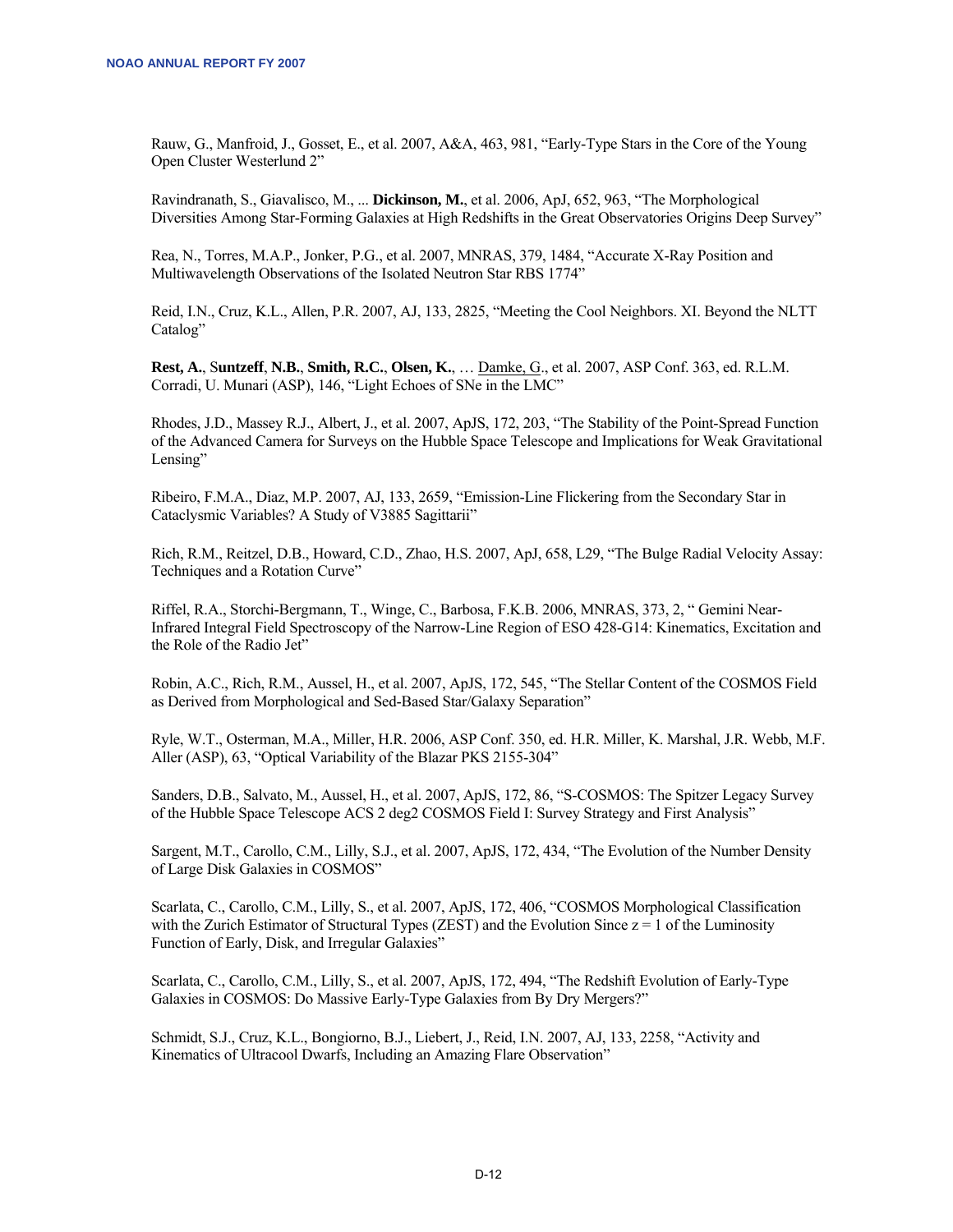Scoville, N., Aussel, H., Benson, A., et al. 2007, ApJS, 172, 150, "Large Structures and Galaxy Evolution in COSMOS at  $z \leq 1.1$ "

Scoville, N., Aussel, H., Brusa, M., et al. 2007, ApJS, 172, 1, "The Cosmic Evolution Survey (COSMOS): Overview"

Smith, N., Bally, J., Walawender, J. 2007, AJ, 134, 846, "And in the Darkness Bind Them: Equatorial Rings, B[e] Supergiants, and the Waists of Bipolar Nebulae"

Smolčič, V., Schinnnerer, E., Finoguenov, A., et al. 2007, ApJS, 172, 295, "A Wide-Angle Tail Radio Galaxy in the COSMOS Field: Evidence for Cluster Formation"

Sobeck, J.S., Simmerer, J., Ivans, I.I., et al. 2006, IAU Sym228, ed. V. Hill, P. François, F. Primas (IAU), 379, "Manganese Abundances in Cluster and Field Stars"

Spekkens, K., Giovanelli, R. 2006, AJ, 132, 1426, "The Structure of Rapidly Rotating Late-Type Spiral Galaxies. I. Photometry, HI, and Optical Kinematics"

Stubbs, C.W., … **Smith, R.C.**, **Suntzeff, N.B.**, **Saha, A.**, et al. 2007, ASP Conf. 364, ed. C. Sterken (ASP), 373, "Preliminary Results from Detector-Based Throughput Calibration of the CTIO Mosaic Imager and Blanco Telescope Using a Tunable Laser"

Subasavage, J.P., Henry, T., Bergeron, P., et al. 2007, AJ, 134, 252, "The Solar Neighborhood. XIX. Discovery and Characterization of 33 New Nearby White Dwarf Systems"

Subasavage, J.P., Henry, T.J., Bergeron, P., et al. 2007, ASP Conf. 372, ed. R. Napiwotzki, M.R. Burleigh (ASP), 53, "Idetifying and Characterizing New Nearby White Dwarfs"

Temim, T., Gehrz, D., Woodward, C.E., et al. 2006, AJ, 132, 1610, "Spitzer Space Telescope Infrared Imaging and Spectroscopy of the Crab Nebula"

Tomsick, J.A., Gelino, D.M., Kaaret, P. 2007, ApJ, 663, 461, "Uncovering the Nature of the X-Ray Transient 4U 1730-22: Discovery of X-Ray Emission from a Neutron Star in Quiescence with Chandra"

Trilling, D.E., Stansberry, J.A., … **Chen, C.H.**, et al. 2007, ApJ, 658, 1289, "Debris Disks in Main-Sequence Binary Systems"

Tucker, D.L., … **Miller, C.**, **Smith, C.**, et al. ASP Conf. 364, ed. C. Sterken (ASP), 187, "The Photometric Calibration of the Dark Energy Survey"

Vanture, A.D., **Smith, V.V.**, Lutz, J., et al. 2007, PASP, 119, 147, "Correlations Between Lithium and Technetium Absorption Lines in the Spectra of Galactic S Stars"

Vig, S., Ghosh, S.K., Ojha, D.K., Verma, R.P. 2007, A&A, 463, 175, "Infrared Study of the Southern Galactic Star-Forming Region Associated with IRAS 14416-5937"

Walborn, N.R., Smith, N., Howarth, I.D., et al. 2007, PASP, 119, 156, "Interstellar Absorption-Line Evidence for High-Velocity Expanding Structures in the Carina Nebula Foreground"

Walker, M.G., Mateo, M., Olszewski, E.W., et al. 2007, ApJS, 171, 389, "The Michigan/Mike Fiber System Survey of Stellar Radial Velocities in Dwarf Spheroidal Galaxies: Acquisition and Reduction of Data"